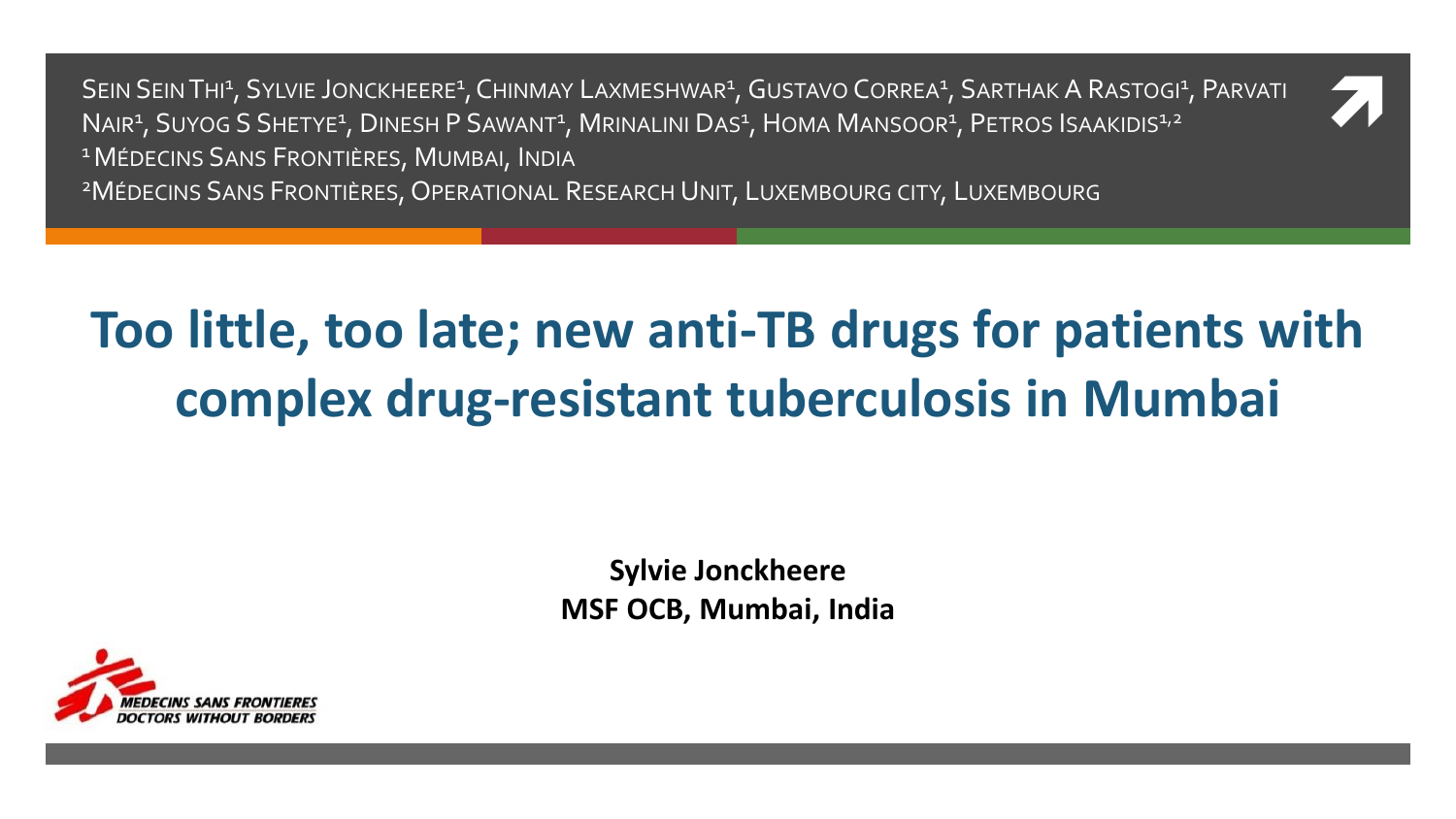# Setting the DR-TB stage



For all types of TB, treatment should contain > 4 effective drugs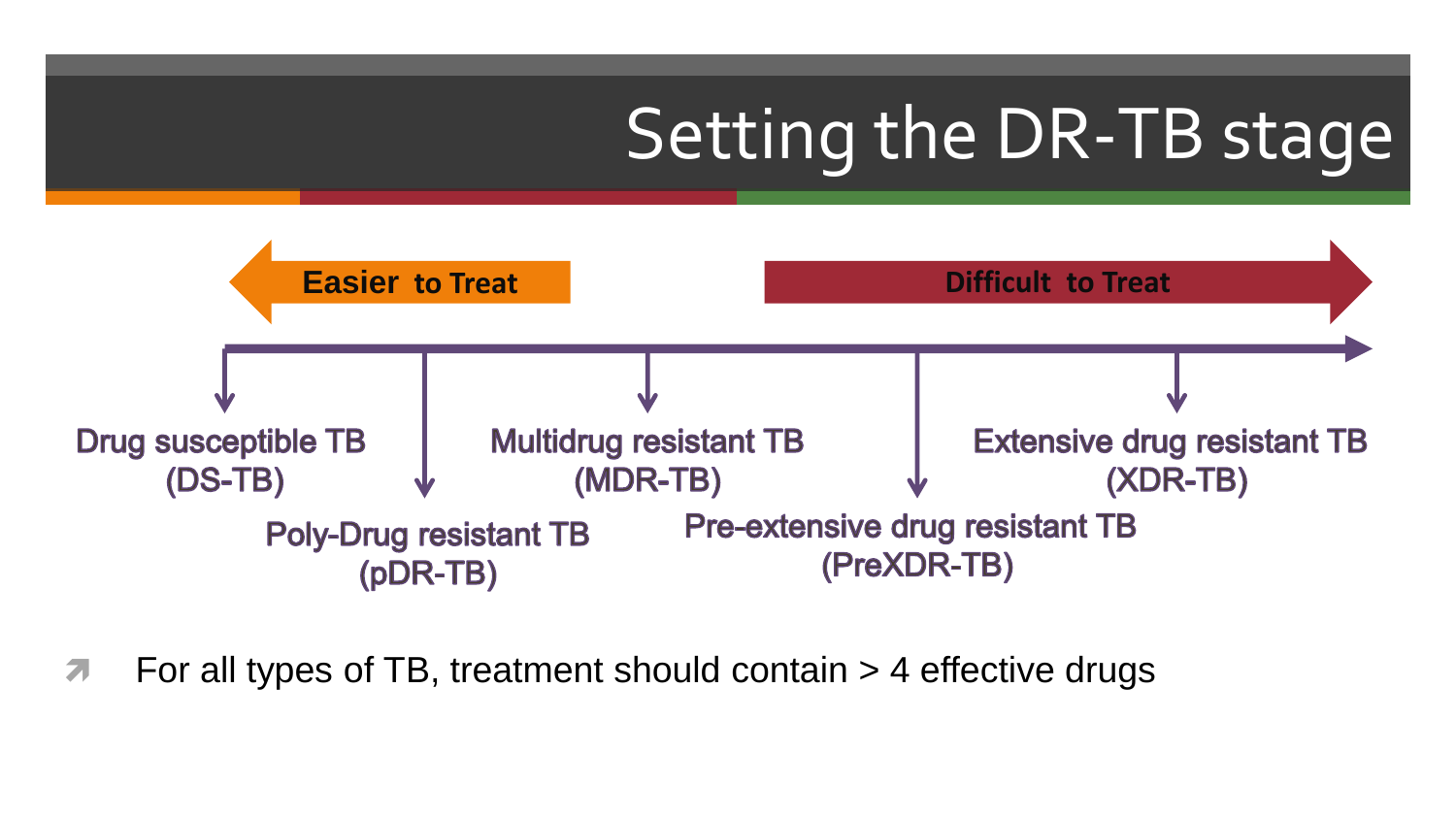# **Treating DR-TB**

- **T** Current recommended regimen for DR-TB:
	- **7** Lack of clinical trial evidence
	- $\lambda$  Toxic
	- **7** Very long (up to 2 years)
- **T** Outcome of DR TB treatment **T** Treatment success in MDR TB 48%
	- **A** HIV/DR TB co-infected 38%

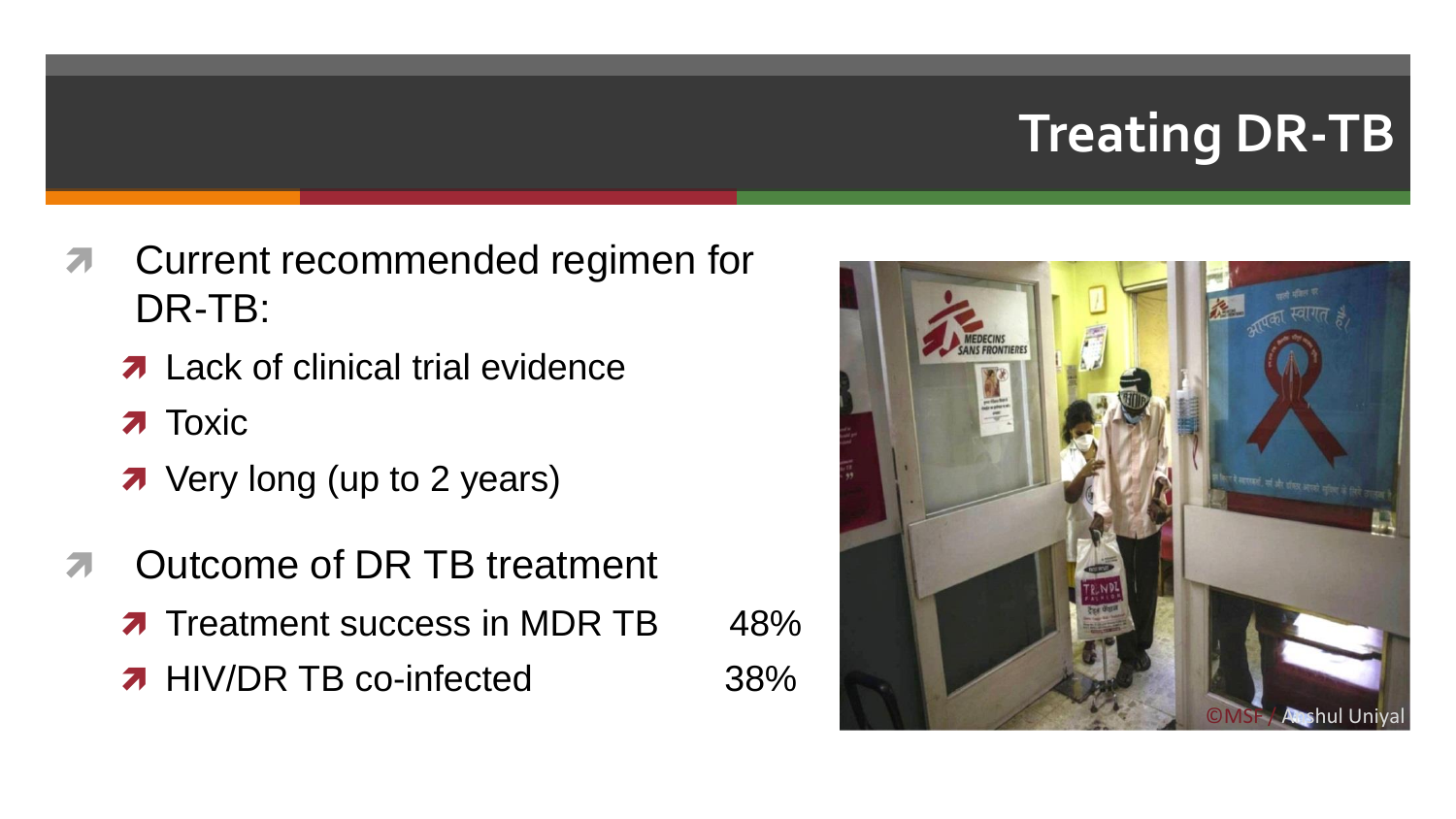### **DR-TB 2 New Drugs**

- **1** since Rifampicin > 50 years ago
- Bedaquilline (Bdq) & Delamanid (Dlm )
	- $\lambda$  validated by WHO with "monitoring of pharmacovigilance"
	- 7 The price of new drugs is still high Bdq: 900 USD/course, Dlm: 1700 USD /course
- $\blacktriangledown$  New drugs are available to only 2% of patients who need them (AC)
	- **7** Compassionate Use programs and restrictive protocols for DIm
	- **Brandital Access Programs that is about to start in India**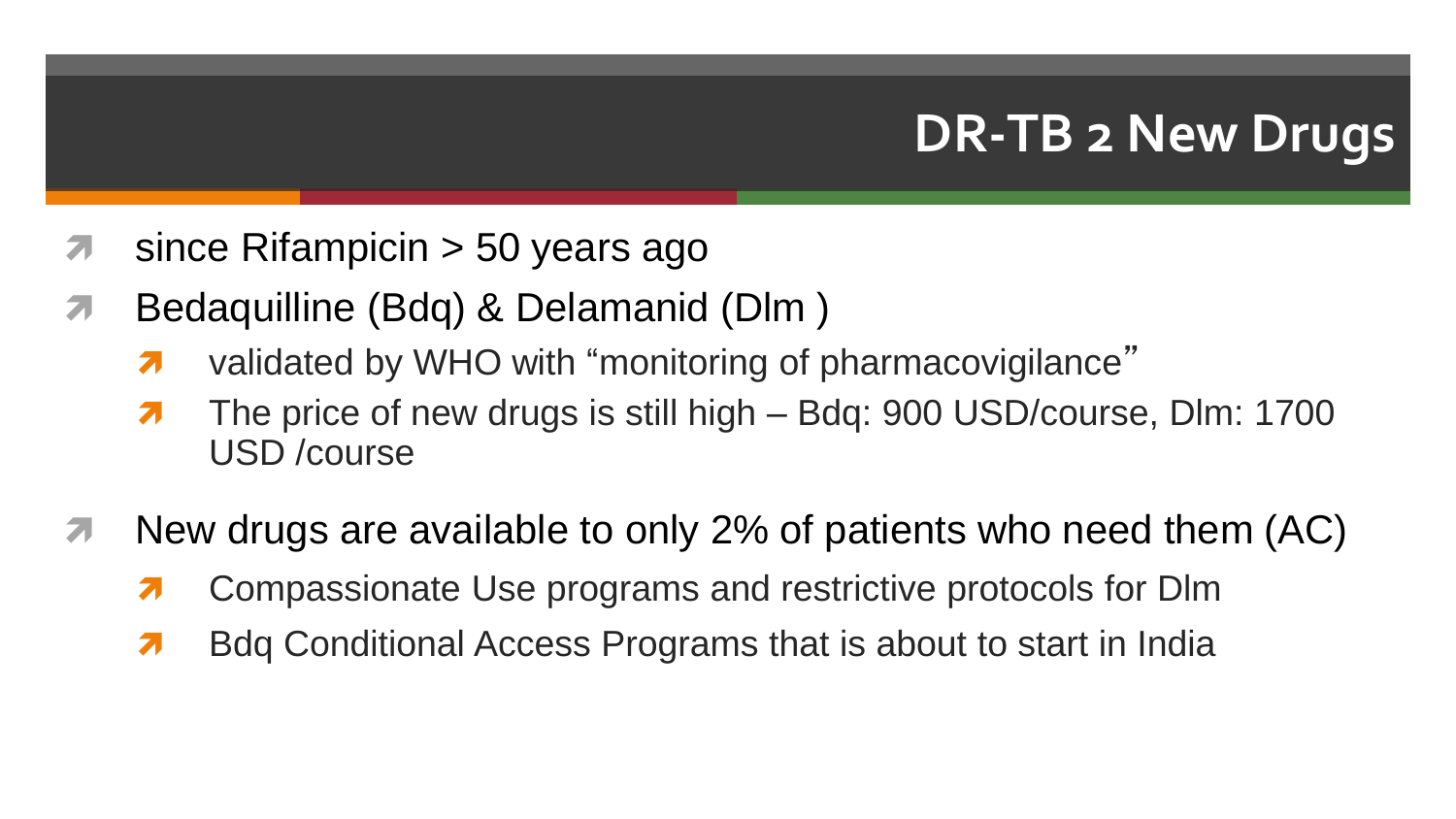# **Setting –MSF Clinic in Mumbai**

- **Provides amubulatory free DR TB and** HIV treatment services since 2006
- **7** 1101 HIV and 253 TB/DR TB beneficiaries
- **Increasing proportion of complex DR** TB cases (PreXDR and XDR)
- Access to Bdq through CU in 2013 -Aug 2015, Dlm since June 2015
- **7** Counseling and consent

#### **Enrolled DR TB patients (2013-2015)**

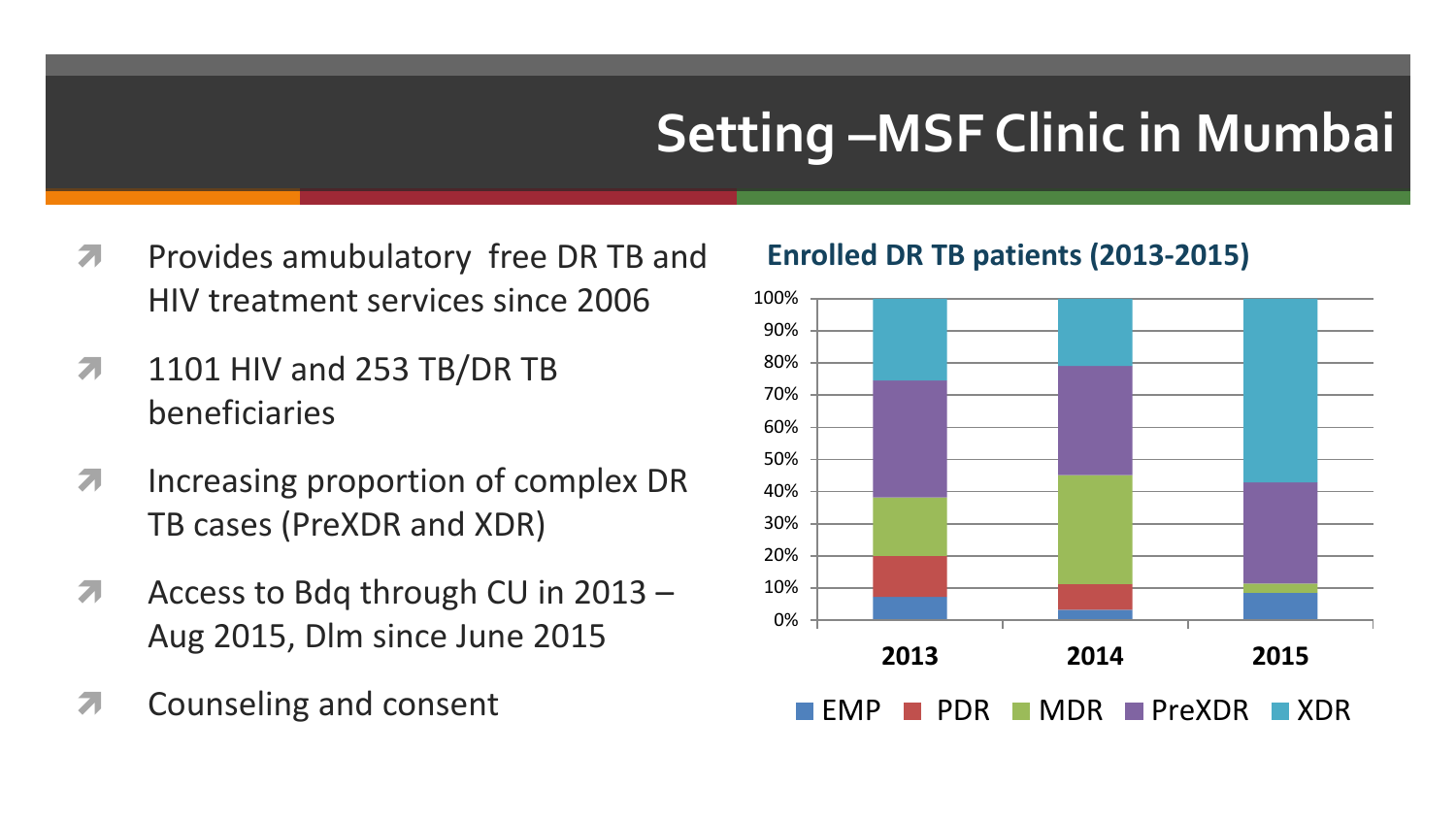## **Method of study**

- **A** Retrospective cohort analysis of
	- **12 patients registered for Bdq**
	- **14 patients for Dlm,**
	- $\pi$  from Feb 2013 to Feb 2015
- **MSF ERB approval**

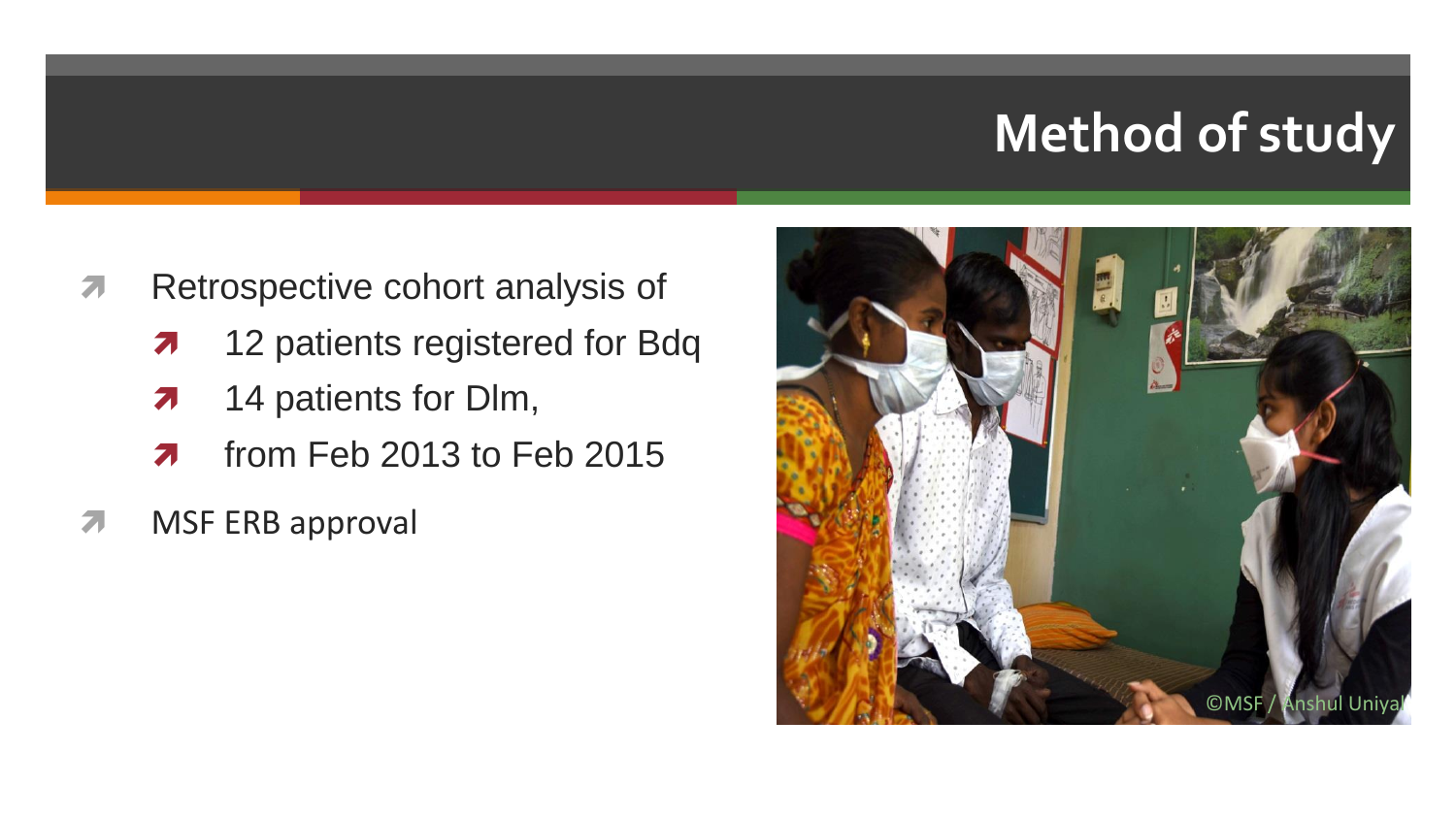# **Characteristic of patients**

|                                                                                        | <b>Bedaquiline</b><br>Group $(n=12)$ | <b>Delamanid</b><br>Group $(n=14)$ |
|----------------------------------------------------------------------------------------|--------------------------------------|------------------------------------|
| Age (years)                                                                            | 18-37                                | $17 - 47$                          |
| Gender (M:F)                                                                           | 4:8                                  | 4:10                               |
| <b>HIV co-infected</b>                                                                 | $\overline{2}$                       | $\overline{0}$                     |
| Type of DR TB (based on 13 drugs Drug Susceptibility Testing)<br>Pre XDR<br><b>XDR</b> | 3<br>9                               | $\overline{2}$<br>12               |
| Prior exposure to 2 <sup>nd</sup> line anti-TB drugs                                   | 12                                   | 12                                 |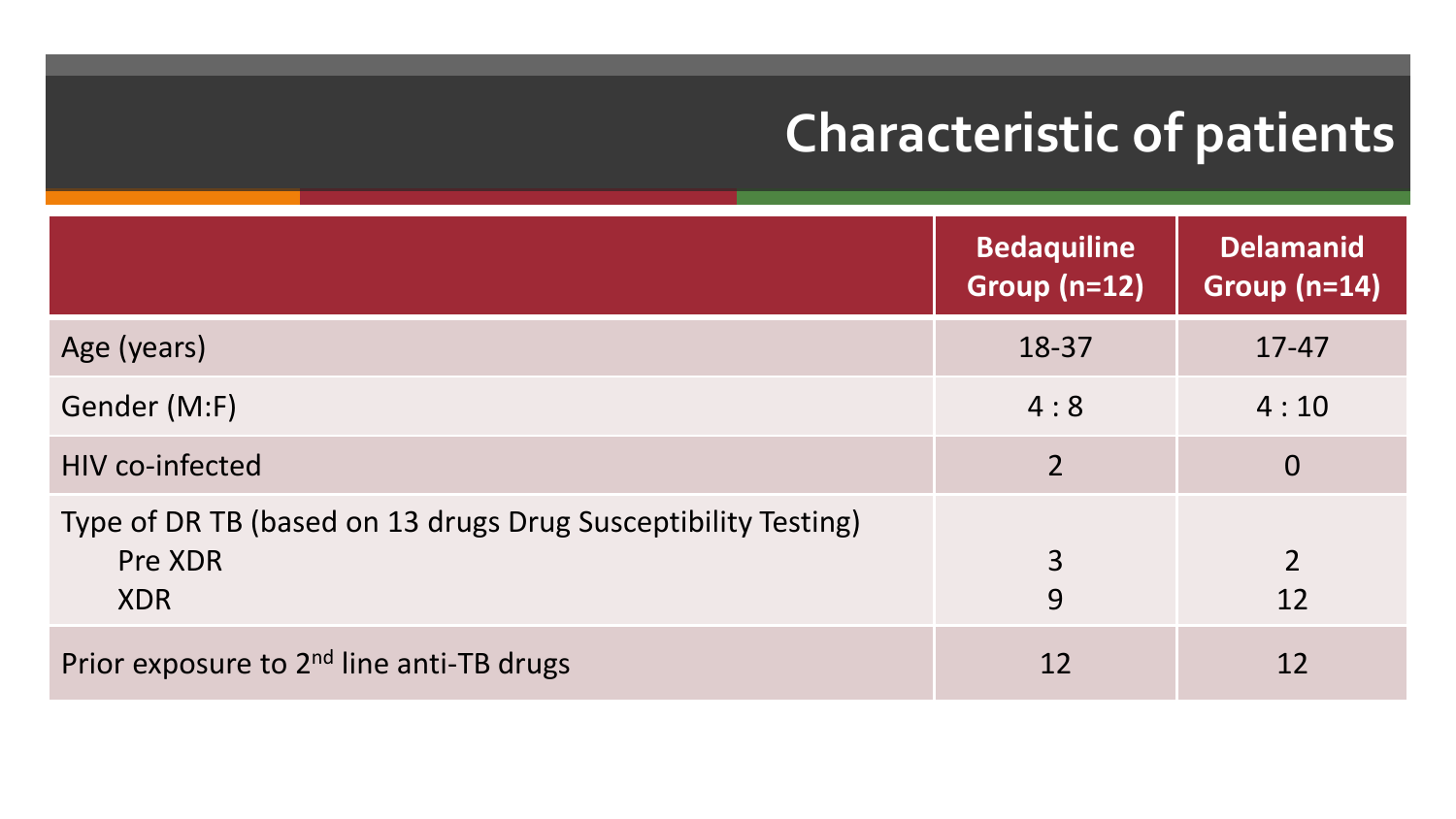#### **Results**

No of patients by  $\geq$  4 and < 4 likely working drugs\* including 1 new drug

\*likely working drugs arbitrarily defined as  $\lambda$  drugs sensitive in DST-results

**a** and/ or < 3 month-of-exposure

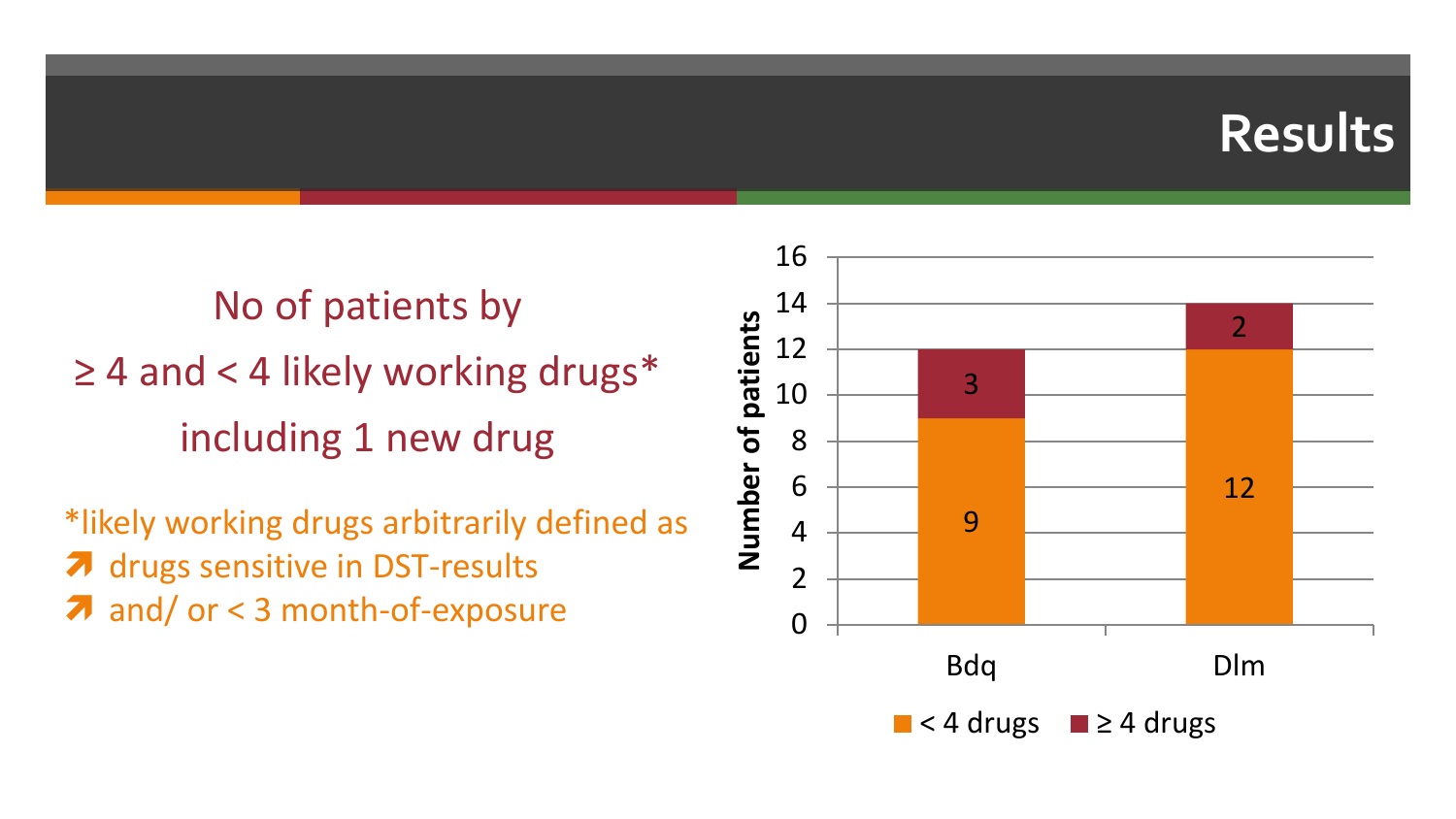# Outcome

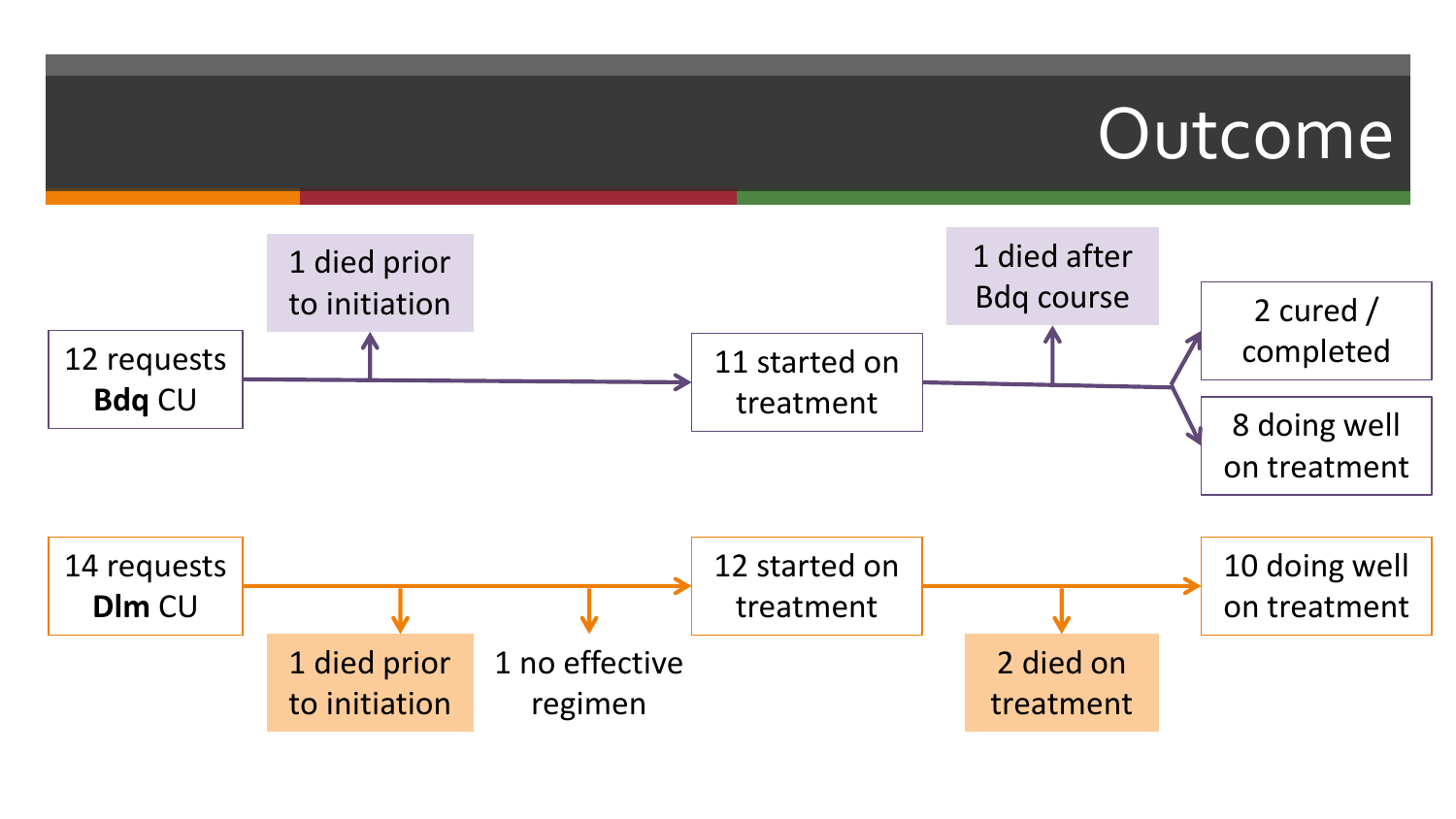### **Results – Major SAE**

|              | Death during<br>treatment | <b>Severe Cardio-</b><br>toxicity (QTc > 500ms) | Other severe<br><b>Adverse Events</b> |
|--------------|---------------------------|-------------------------------------------------|---------------------------------------|
| $Bdq$ (n=11) |                           |                                                 |                                       |
| $Dim (n=12)$ |                           | つ*                                              | つ*                                    |

- 3 deaths = probably not attributable to new drugs
- Dlm cardio-toxicity triggered by electrolytes imbalance (vomiting) \*
- No need for permanent discontinuation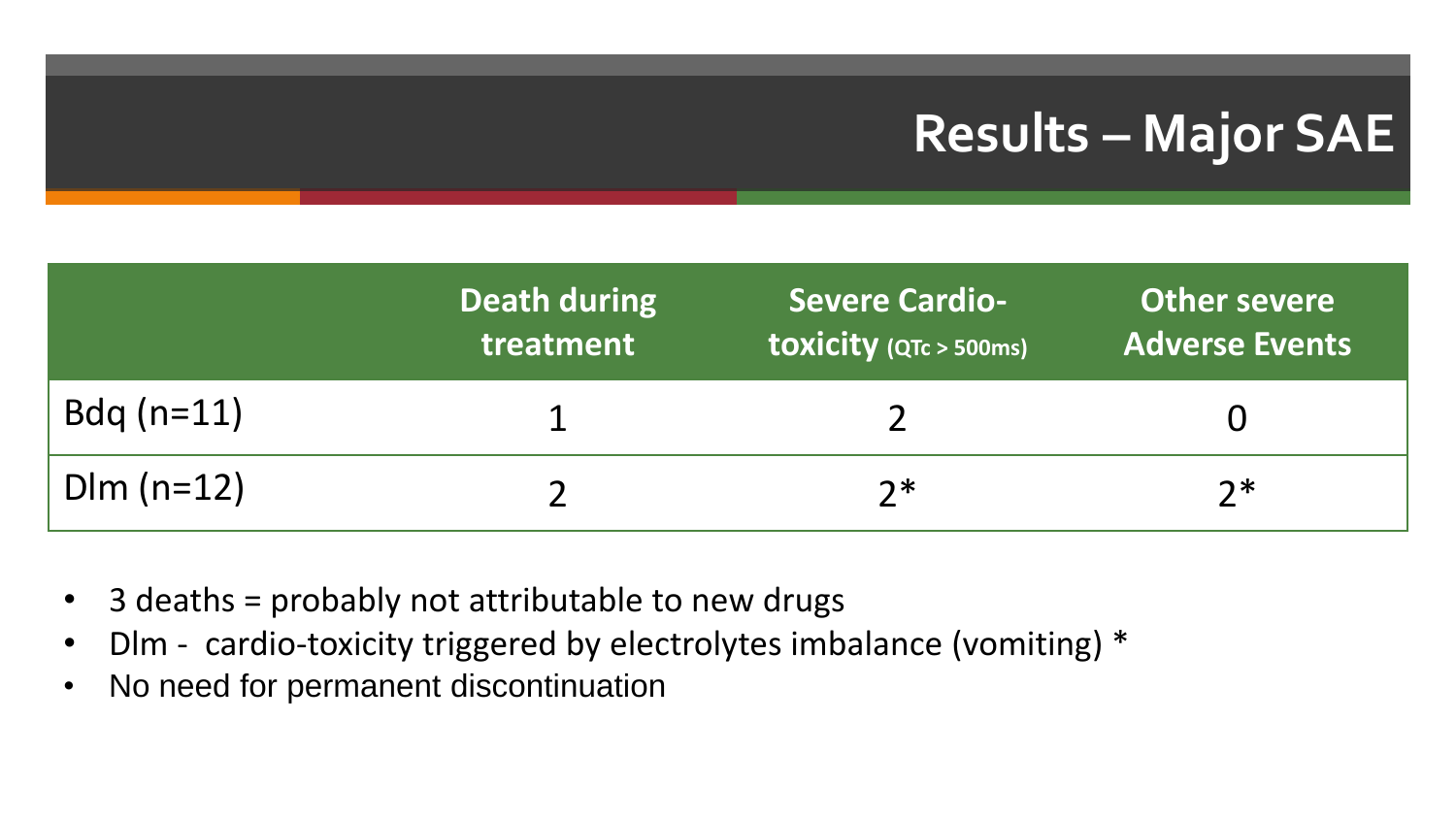#### **Discussion**

- **T** We can offer ambulatory treatment with adequate monitoring (clinical, lab & ECG)
- **A** Promising outcomes: sustained culture conversion – 16/20 cases
- **7** Limitation: Small cohort (10% of global Dlm cohort at time of analysis)

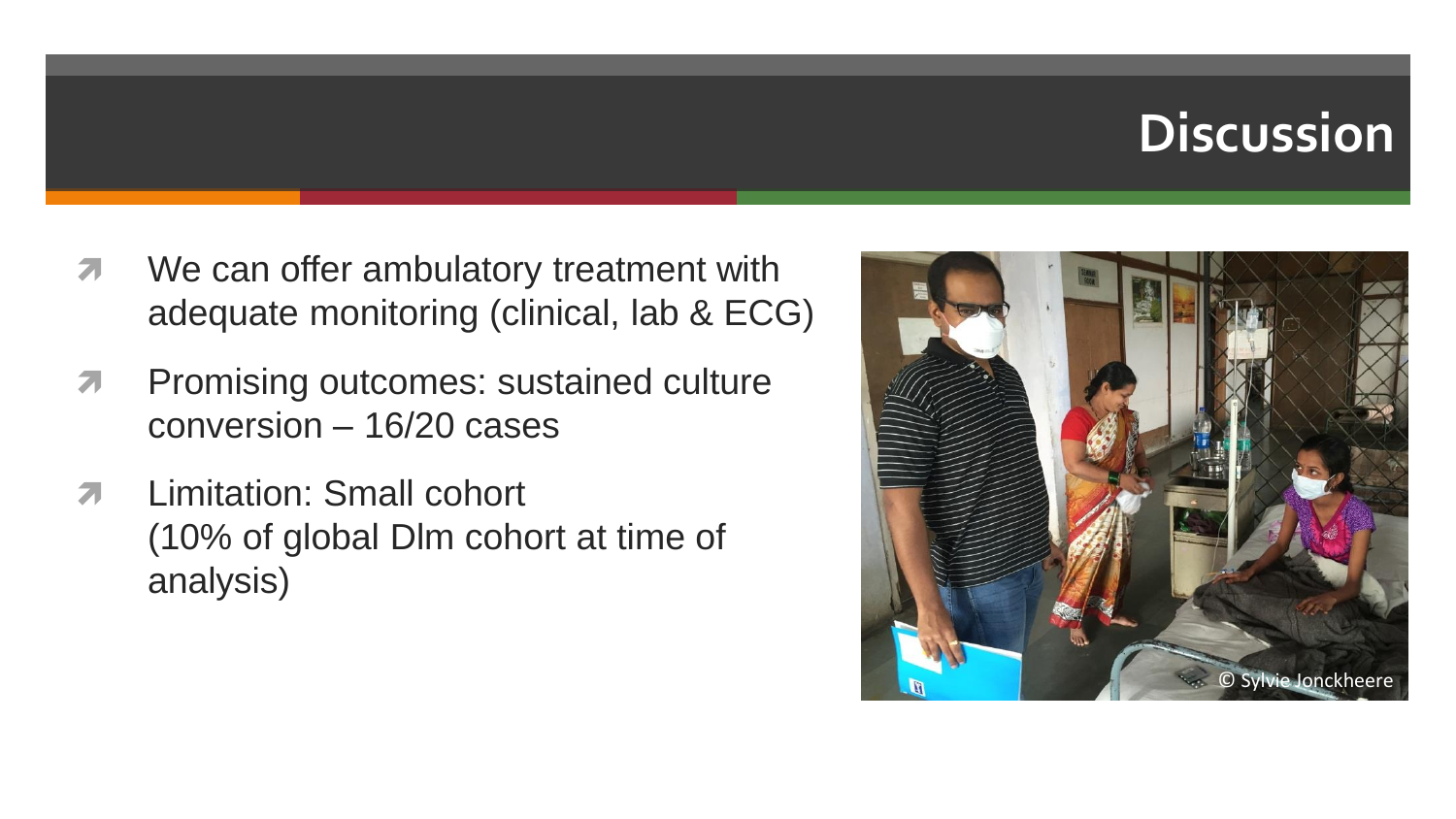#### **Discussion**

- $\pi$  21 patients with  $\lt$  4 likely working drugs,
	- **7** Diagnosed too late
	- $\lambda$  Too few drugs  $\approx$  sub-standard regimens
- **T** Started on treatment too late: patients are likely to die before accessing new drugs (2/26) - Complex / restricted access
- 2 patients with no drug exposure ≈ on-going transmission in the community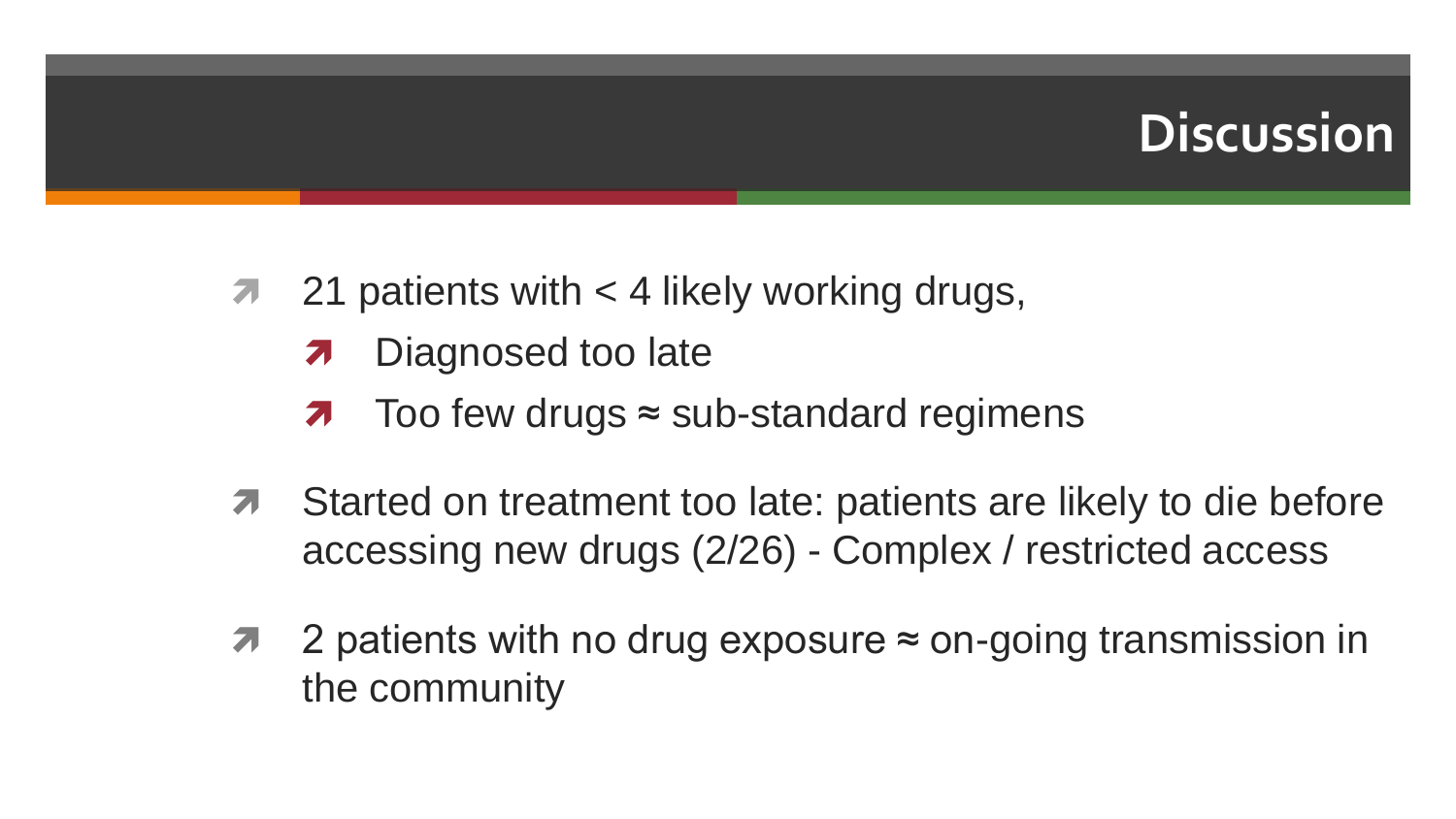#### **Conclusions & Programmatic Implications**

- **7** Implementation of new treatment implies capacity-building in
	- **7** Pharmacovigilance
	- **A** Intensified treatment monitoring.
- **Theat DR-TB promptly and aggressively** 
	- **7** Urgent need for broader access to combination treatment with Bdq + Dlm
- **T** Need to tackle community transmission of DR TB